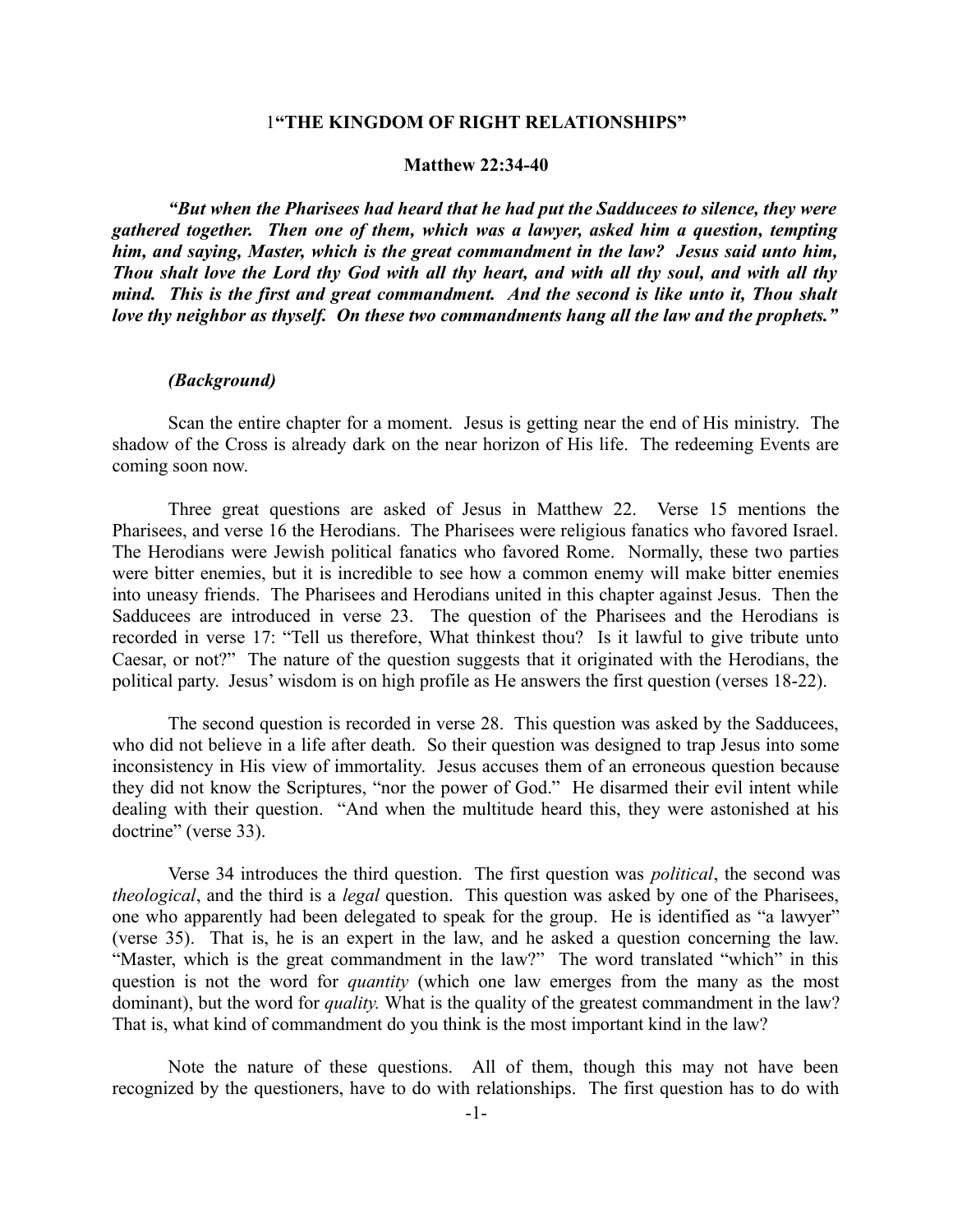the relationship of *religion and the state* (we call it "church and state"). The second question has to do with the relationship between *this life and the next one*. The final question has to do with the relationship of *man and law*.

Note this principle: *Jesus' answers are always bigger than our questions.* The lawyer asked for one commandment, and Jesus gave two. He asked a legal question, and Jesus gave a relational answer. Jesus disregarded the apparent intent of the question, and expressed the content of God's revelation. *God's revelation is always bigger than any question man may ask about* it. The answer to any such question is not in a stated answer. The "answer" is not in the "answer"! The "answer" is in a relationship!

Reinhold Niebuhr, the great Christian theologian, and Abraham Heschel, the leading Jewish thinker, were engaged in conversation. Niebuhr asked Heschel, "Do you really try to obey all of those dietary laws of the book of Leviticus?" Heschel answered, "Yes, I do — every one of them." "Why?" Niebuhr asked, "Why would you keep those old archaic laws today?" Heschel's answer was a classic. It also constitutes a good example of faith. He replied, "My friend, you may not understand or appreciate my answer, but I try to keep all the dietary of laws of the book of Leviticus *simply because I do not understand them!"* What an insight! What an example of faith! In other words, I have discovered that God is much, much smarter than I am, and when He speaks, He speaks out of His infinite intelligence and wisdom, and He speaks in the interest of my highest good. So though I do not always understand His reasons for the commands, I keep them anyway, in deference to a Higher Intelligence and a Higher Will. Friends, ponder this paragraph until it *reaches your heart!*

# **(Body)**

Perhaps the most puzzling cartoonist on the current scene is an artist of paradox named Gary Larson, who created a one-frame cartoon called "The Far Side." Larson confessed that it was a difficult task to regularly throw his mind into reverse to create the comic pictures in the cartoon. But sometimes he stays in the world where we live and creates comedy out of stretched situations there. In one of the easier pieces of hilarity, he pictured a very heavy lady buried in a puffy couch, hair in curlers, a broom in one hand, and a telephone in the other. She is surrounded by three large and looming fish bowls, and each bowl shows the exaggerated figures of several marine creatures. Apparently, the fish bowls have created a conversational idea for her. She says to her friend on the phone, "I kissed a frog, it turned into a prince, we got married — and wham! We're stuck with a bunch of polliwogs!" Sooner or later, we all know how that woman felt. Even our best relationships may sometimes seem to be overpopulated with "polliwogs," when all we ever wanted was to be related to handsome princes — and to play that same role to others. But our relationships sometimes become superficial and shallow and are often strained. It is not easy to maintain good relational skills and good relationships. The words of Jesus in our text will challenge and help us.

"Teacher, of what sort is the greatest commandment of the law?" "You shall love the Lord your God with your whole heart (qualitative, not quantitative), and with your whole soul, and with your whole mind. This is the foremost and greatest commandment. And the second is similar, You shall love your neighbor as yourself. On *these two commandments* (this term bears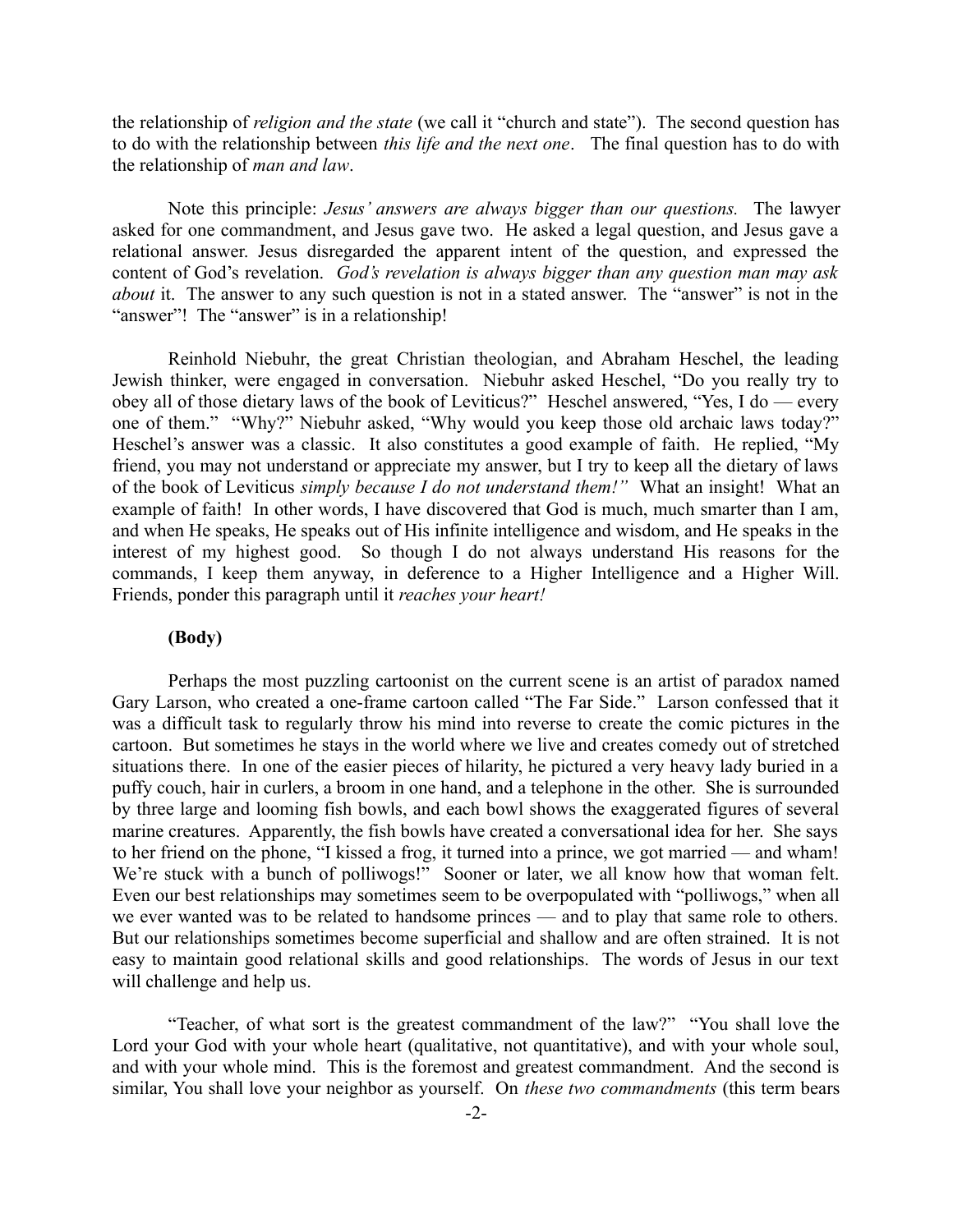major emphasis in the text, and it is the only emphatic term in the entire passage) hang all the law and the prophets."

The word "hang" means to "suspend" something. All the Old Testament revelation of the law and the prophets is suspended upon these two commandments, like a hat hung on a nail in the wall.

# **I. THE OBLIGATION**

 First, we note *the obligation* of these commandments. The common word in the two commandments is the word "love."

This is striking, because it means, first, that love is commanded by God, and thus it is *controllable.* Can you imagine someone *commanding* love? And we are even told that not having this love is the greatest and worst sin that we are capable of committing.

You see the contrasting views of Christ and culture when you realize that the world tells us that you cannot legislate love. Why does the world say this? Because it has the wrong definition of love! To the world, love is an emotional experience which you can "fall into" uncontrollably, and *may* fall out of. It just makes common sense that if you can fall into something, you can also fall out of it. But if love is legitimately commanded, it is necessarily controllable. God expects you to control your love! So a different definition of love (the correct one) is necessary. Love is not primarily an *emotion*; it is essentially a *vocation*. True love involves *choice, commitment* and *continuation.* Our society is in trouble in its "love-life" today because commitment is an almost totally lost art among us.

Note also that the obligation is *positive.* This obligation takes us far beyond the ethic that merely says, "I'm OK, because I don't harm anybody." Many say, "I don't do this, and I don't do that — so I'm much better than many believers." A first-grade teacher was asking the pupils' names on the first day of class. One little boy said, "My name is 'Johnny Don't'!" It seemed that all he had ever heard his parents say to him was, "Johnny, Don't", and he thought that was his name! Many people live this way all the time. In their understanding, the whole Gospel is "Johnny, don't." But no life that is merely negative will please God. Negatives are necessary, to be sure, but the negatives of the Gospel merely "clear the decks" for Divine action. The Divine action is to be continual, while the negatives are to be performed in a moment (though they will need to be maintained by a regular discipline).

Again, note that the word for "love" here is *the distinctive Christian word*. The word is "agape" (in both cases). The love that is mandated toward God is *agape*, the love that is declared for self is *agape*, and the love that is mandated for your fellow man is *agape*. So a reasonable definition of *agape* is required. *Agape* is the kind of love which God has for man. *Agape* is selfdisinterested, self-giving love. This kind of love has been defined as "the basic disposition of one's whole being to relate to God for His glory and to man for his good." It is *that distinctive love which desires only the highest good for its object* — whether the object be God, self, or others. The fact that God loves you is not a sentimental fact; it means that He desires only your highest good. So He cannot desire anything for you that will compromise holiness,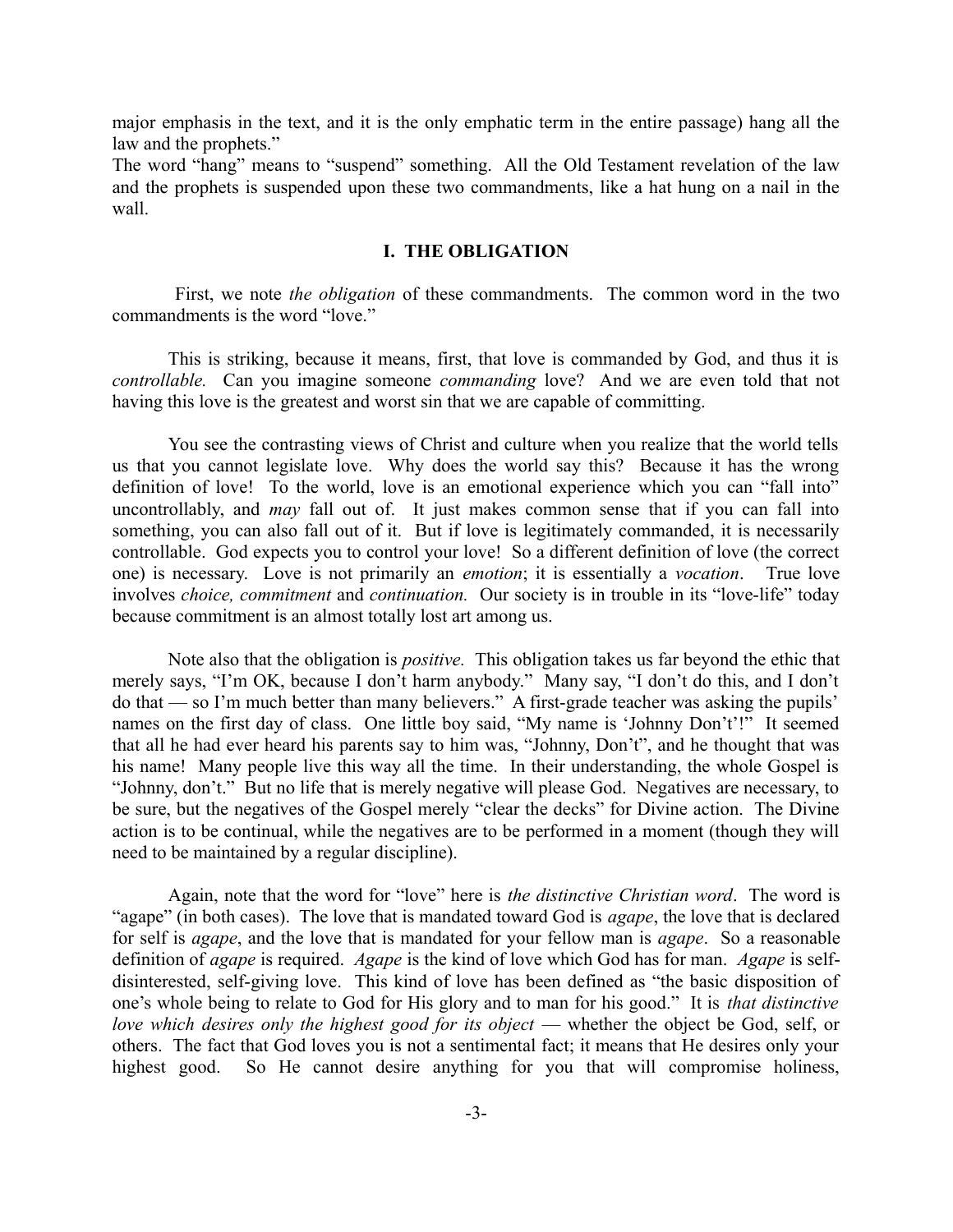righteousness, or His best dreams for you. And this is the kind of love we are commanded to have for God and others, and it is the kind of love we are expected to have even for ourselves.

There are three kinds of love recognized (though *eros* is not mentioned by name) in the New Testament — *eros*, *philos*, and *agape.* The following simple chart may help us to see the differences in these three kinds of love:

| <b>EROS</b>                                                                       | <i>PHILOS</i>                                           | <b>AGAPE</b>                                                           |
|-----------------------------------------------------------------------------------|---------------------------------------------------------|------------------------------------------------------------------------|
| Sensual, usually selfish                                                          | Social                                                  | Spiritual, sacrificial                                                 |
| When alone, it is <i>all take</i>                                                 | It is give & take                                       | It is <i>all give</i> , though it does<br>desire to possess its object |
| The subject loves because the<br>object is desirable                              | Subject & object love because<br>of mutual satisfaction | The subject loves only<br>because of his own<br>determination          |
| "I love you <i>if you will satisfy</i><br>me, "or, "I love me, and I<br>want you" | "I love you <i>because</i> we are<br>happy together"    | "I love you in spite of every"<br>detriment to my love"                |
| The object pleases the subject                                                    | Mutual pleasure between<br>object and subject           | The condition of the object<br>does not matter                         |
| Earned by the object                                                              | Mutually earned                                         | Not earned at all; indifferent<br>to the merit of the object           |

Study the above chart thoughtfully and carefully. It is the nature of love to want to possess its object. Love is a combination of two impulses: to give itself for the other, and to have the other for itself. Perfect love is the proper balance between these two impulses: to give and to share for the other, and to have and to hold for oneself. That awful cross on Calvary stands forever as our proof that God was willing to go the full limit in giving Himself. Yet that willingness to give Himself is also coupled with the Divine desire to possess us, the objects of His love. The Son of Man came to seek, and the purpose of that seeking is that He might find, and bring back His people to God; for it is the nature of love to long to possess its object. So the whole point of the Gospel is that God is looking for you, and that He jealously wants to possess and use you.

A fourth idea about this obligation. *The total personhood of each individual is to be involved in the fulfilment of this obligation*. This requires the cooperation and submission of all faculties that each individual has — heart, soul, mind and strength. Man's response to God's love is to be a total response.

A Dutchman named Jacob Boehmke gave his personal testimony in these words. "I seemed to be like a battalion of soldiers when at ease, marching off in different directions. I was divided within, and a civil war seemed to be always occurring. There was nothing in me to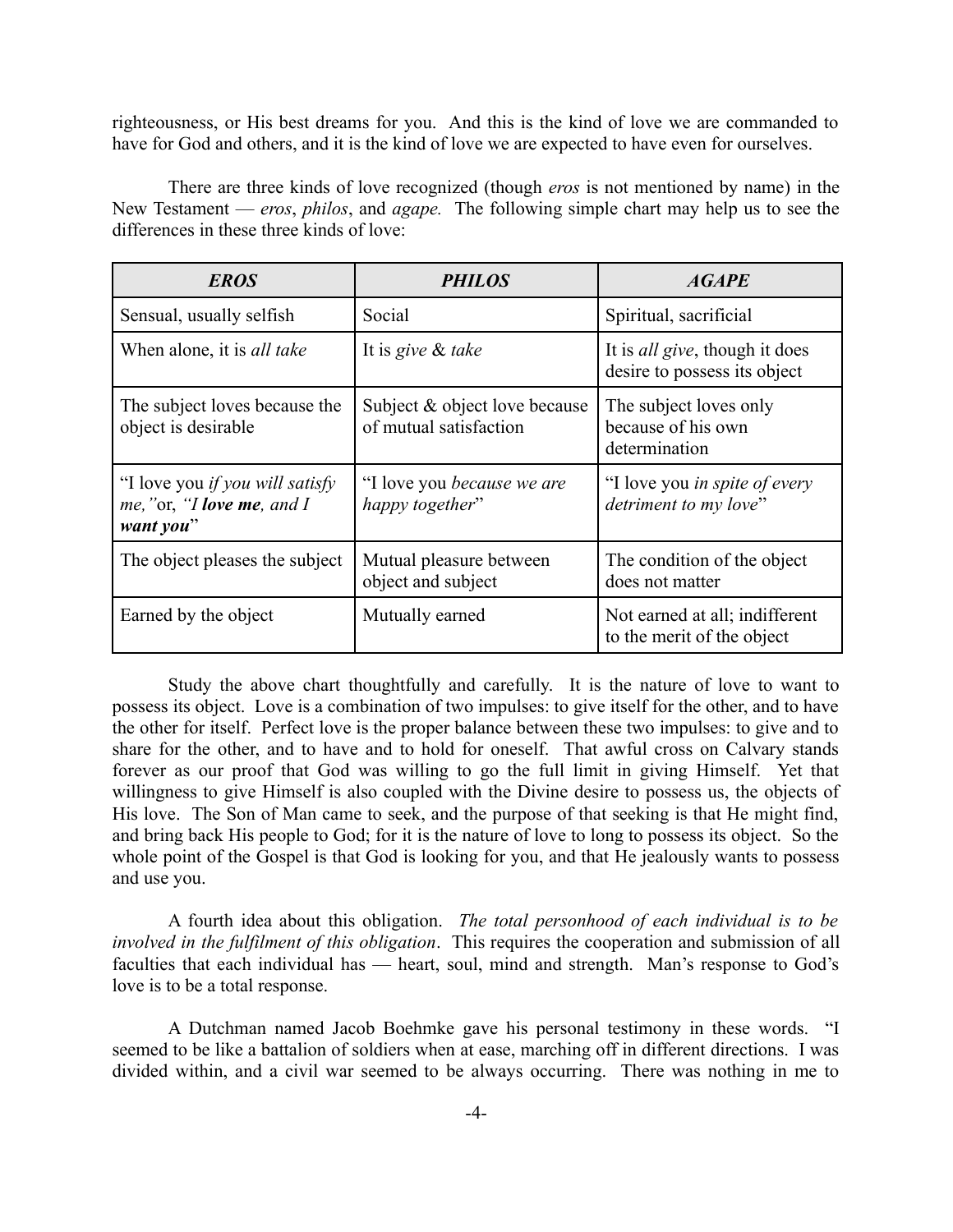cement me together. The centrifugal force of sin seemed to be hurtling the divided parts away from any integrating center. But God was at work. One night, when conviction had reached its height, I went into a room alone, got down on my knees, and *accepted Christ unanimously.* At that moment, Jesus Christ made me 'whole.'" And his whole heart, mind, soul and strength were then required to be involved in this mandate to love. Note the threefold occurrence of the word "all" in this commandment. This isolates each category and maximizes the total obligation.

The word "heart" is normally used in the Bible as the driving mainspring of a person's life (just like his physical heart is the mainspring of his material life). The word "soul" is the seat of your emotions. The word is "*psuche*"; we get our words "psychology" and "psychiatry" from this word. The soul is apparently an individual's mind, emotions and will acting within. Your soul is your psychological life. The word "mind" isolates your mental faculty, your ability to think reasonably. It is interesting that Jesus apparently added the mind to the list. This command quotes the Jewish "Shema" from Deuteronomy 6:4-5, but Jesus adds the word "mind" to the list stated there. Why? Let me venture an interpretation. Jesus adds the word "mind" because the heart of a man will not long pursue a course which the mind of that man disagrees with. Furthermore, the very strategy of Jesus, that of "making disciples," requires the continual use of a developing and growing mind. If the Gospel is not presentable and persuasive to the best thinking of a man's mind, it should not invite the devotion of his heart. Your "strength" is the total strength of your life — strength of personality, of energy, and of will.

Think of the practical, personal applications of this obligation. Our *emotions* are to be *dominated* by love; our *thoughts* are to be *directed* by love; our *actions* are to be *determined* by love; and our *words* are to be *dictated* by love. These, and many more, are the implications of this command.

### **II. THE OBJECT**

Second, we notice the primary *object* of the command. "You shall love *the Lord your God."* We have some tremendous advantages in helping us to understand this command because this is a direct quote from two Old Testament passages. We must simply go to the Old Testament and check the exact words, find their Hebrew meanings, and we may understand the object we are to love. The first command in our text is recorded in Deuteronomy 6:5, and the second is recorded in Leviticus 19:18.

Note in particular the Person who is identified as the object of our commanded love. "The Lord your God." The word "Lord" is the word "Jehovah," or "Yahweh," the covenantmaking God of the Old Testament. The word itself is a compound word comprised of the past, present and future tenses of the Hebrew verb, "I am." So this is the foundation for the revelation of the great "I Am" God who revealed Himself as such to Moses (see Exodus 3). The word indicates that God is always in the Eternal Now, the Eternal Present. Though this includes all tenses to us — past, present, and future — there is only an Eternal Present to God. Isaiah 57 says that God "inhabits eternity." Time is His accommodation of our finiteness, but He inhabits eternity. So the Hebrew word translated "LORD" indicates that He is the great self-consistent, self-sufficient, self-continuous God. He needs not anything from anybody outside Himself unless He chooses to.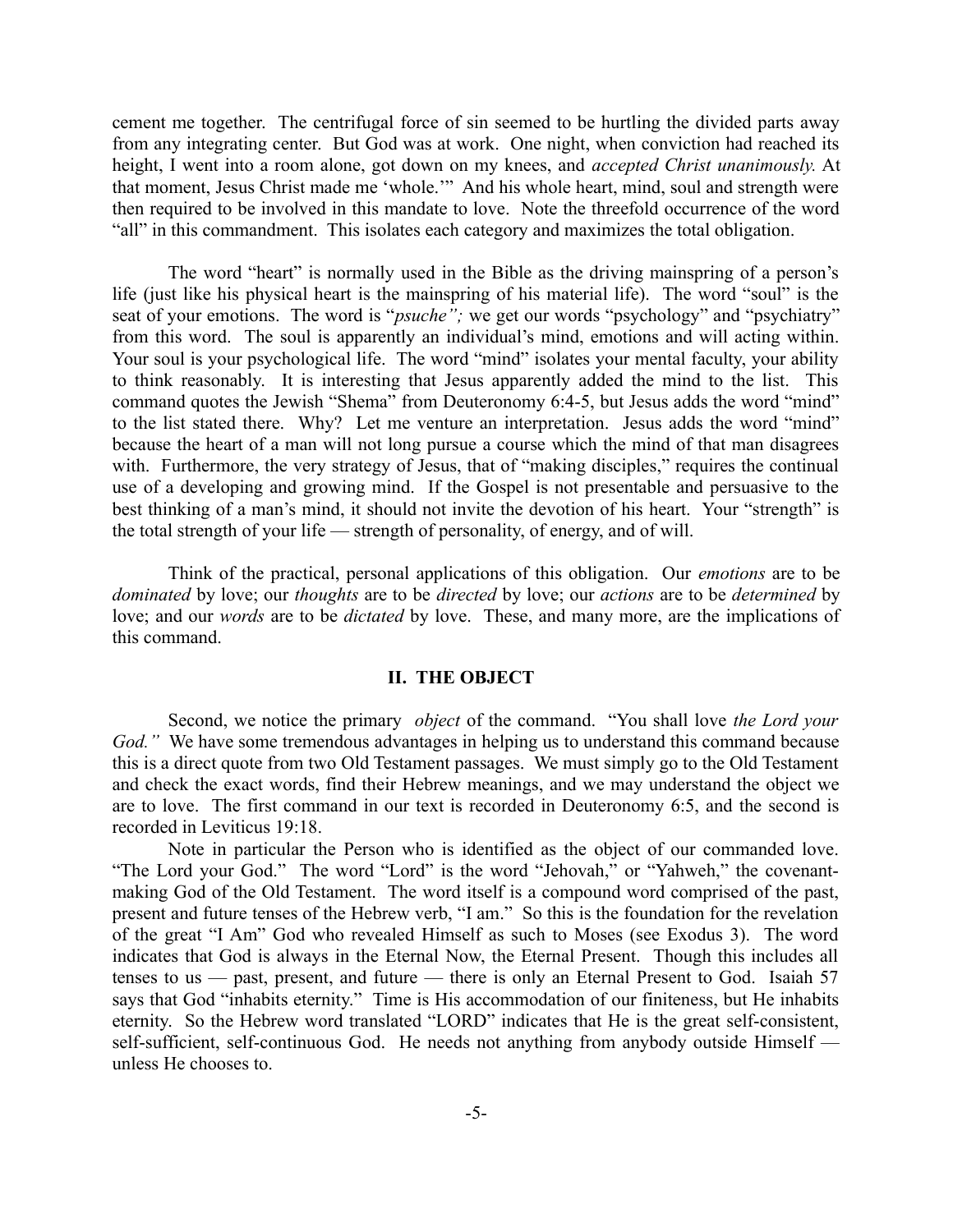The word "God" ("thy God") is another gigantic word. In the Hebrew, it is the word "Elohim." This is a plural word (!), which certainly accommodates the Christian doctrine of the Divine Trinity. The plural form also compounds the regular meaning of the word. The word means, "powerful," and the plural form elevates it into "Mighty, All-powerful, All-capable, Omni-competent." So the object of our love is to be the One who loves us enough to enter into covenant with us for our good, and is capable of fully carrying out His purposes. He is certainly worthy of our highest and best love. *His* love for *us* was not half-hearted, and He doesn't expect *our* love for *Him* to be half-hearted. *His* love for *us* was whole-hearted, and He expects *our* love for *Him* to be whole-hearted. God left nothing of Himself out of the relationship, and God expects us to leave nothing of ourselves out of the relationship. As He has loved us with His whole Being, we are to "love the Lord our God" with the devotion of *our* whole being.

#### **III. THE ORDER**

Thirdly, we note the *order* of these commands. "You shall love ... God ... and your neighbor as yourself." The order of the stated objects is very important. It is the invariable order of Scripture -- God first, then man. For example, reexamine the Ten Commandments, and you will see this order. The first four are an echo of the first commandment stated here, and the last six are an echo of the second commandment stated here. We are to love God first, then our fellow man.

The order helps us to examine ourselves, for it tells us that where there has been no *expression* of the love of God through you *toward others*, there has actually been no *experience* of the love of God *in your own heart*. Linger here and meditate on this truth. *No expression of the love of God toward others means no experience of the love of God in you*. To put it positively, the experience of God's love by you and in you will lead to the expression of God's love through you.

You see, *the concept of relationship* precedes time. Before the world was created, before man was made, God was (always is) a trinity of persons. He has three ways of being God. He is the Father, the Son, and the Holy Spirit. As a Trinity, God has always modeled the meaning of love. He has always provided the perfect model for a society of beings. He has continuously demonstrated relational existence. So relationships have been topmost in God's priorities for all eternity. If there is anything any higher than right relational living, God has not revealed it to us.

Someone said, "Success is 15% product knowledge and 85% people knowledge." It will not make any difference how well we as Christians master our message if we do not love people. "They won't care how much we know until they first know how much we care." The disarming aspect of all spiritual initiative, whether from God to us, or from us to others, is in the love that is shown.

Recently, I heard this sad statistic with regard to the Christian foreign missionary force. When Christian missionaries have returned early from the foreign field, three times as many came back because of problems in relating to other missionaries than those who came back because of problems of culture, learning the language, or adaptation. The lesson? All Christians, however committed they may be, have trouble in relationships. Where is the deficiency? The deficiency usually stems from the sad fact that most Christians have never been truly discipled in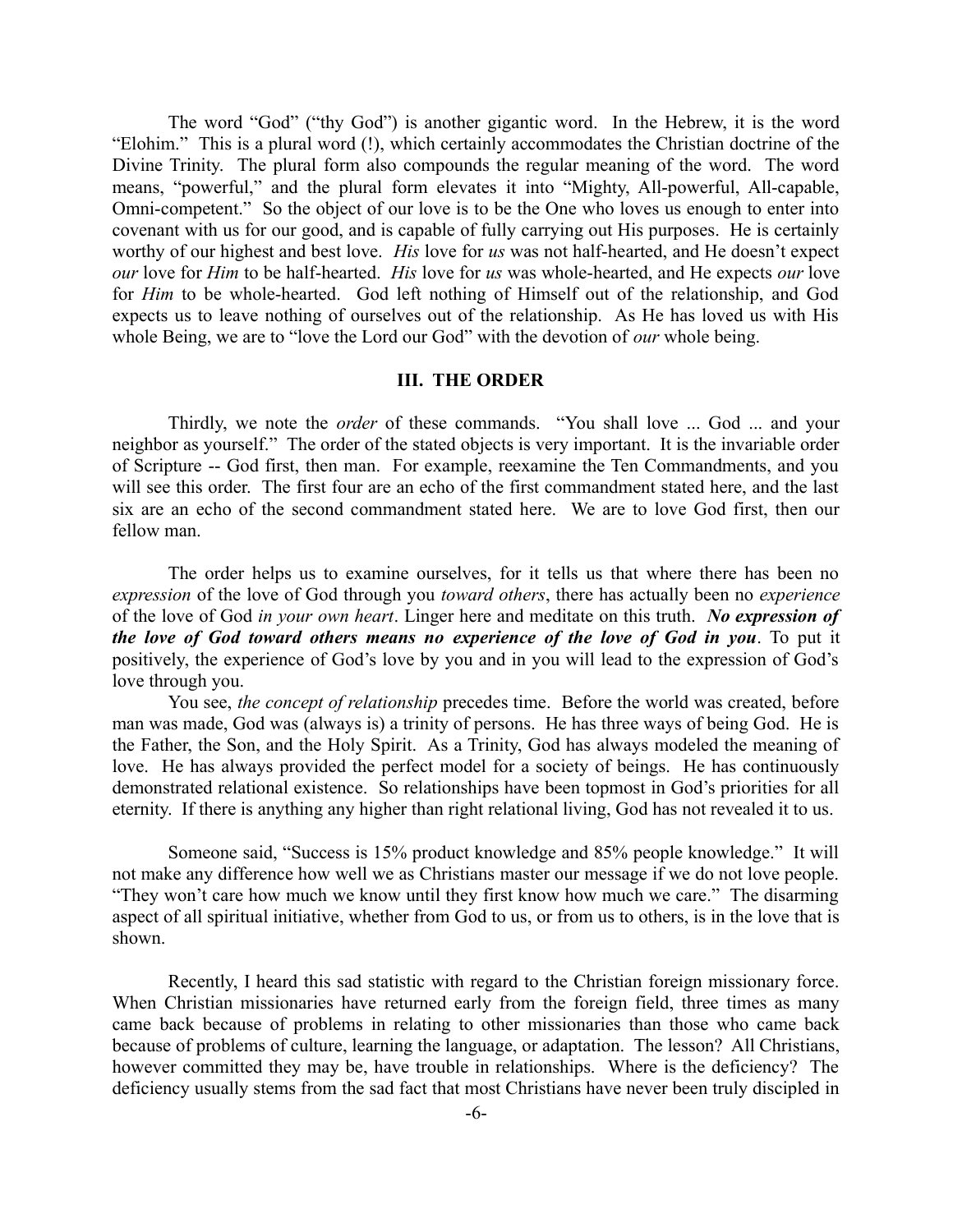building relational skills and in building and maintaining positive, loving, supportive, productive relationships. The Christian community has been fairly efficient in teaching *revelational* theology, but not nearly so effective in understanding and applying *relational* theology.

In a crowd of people, is there usually more *companionship* or more *competition?* I'm sure we would admit that the answer might largely depend on the nature of the crowd and the reason for its assembly. But tragically, many crowds today are conspicuously full of an adversarial attitude. It seems that there is potential violence at every street corner and in every shopping center today. Every person is either a potential friend or a potential foe. If I see people as my adversaries or competitors, I will spar with them mentally and practically. If, on the other hand, I see people as true spiritual assets, I will identify with them, assist in their development, and help them to see and realize their potential. Perhaps the word "assets" is too mercenary, but it is meant in the very best sense.

Years ago, Billy Graham said, "Our alternatives today are few and simple. It is either 'back to the Bible' or 'back to the jungle.' There is no third possibility." No Christian should ever allow an adversarial attitude to prevail within him toward any other human being. However, we must face the fact that this adversarial attitude is natural to the flesh, and that only by the aid of God and His Love can we win over it.

Before we go to the diagram which attends this study, let me note that the two relationships commanded in our text might be viewed in the figure of a cross — vertical, then horizontal. Just as with a cross, the vertical shaft (our relationship with God) carries all the weight, and the horizontal arm (true *agape* relationships with our fellow men) stands only because the vertical supports it. Ponder this paragraph carefully, even drawing a cross and labeling its two shafts if necessary. At the top of the vertical shaft, put the words, "God's Love For Man," and draw an arrow pointing down the upper part of that vertical arm. At the bottom of the vertical shaft, put the words, "Man's Love For God," and draw an arrow pointing up the lower part of that vertical arm. On the left side of the horizontal arm of the cross, put the words, "Love For Fellow Believers," and draw an arrow pointing outward away from the center shaft. On the right side of the horizontal arm, put the words, "Love For All Men," and again draw an arrow pointing outward away from the center shaft.

Here we see the four basic relationships of life. They are: (1) The *indispensable* relationship — my relationship with the *Saviour.* (2) The *internal* relationship — my relationship with *self*. (3) The *interpersonal* relationship -- my relationship with the *significant other people* in my life. (4) The *involvement* relationship — my relationship with *society.* We can see by looking at the accompanying diagram (on the next page) that all these relationships are sanctified and made most useful by the placing of the Cross in the center of them. The explanation of the four relationships as seen in the diagram will be made on the following pages.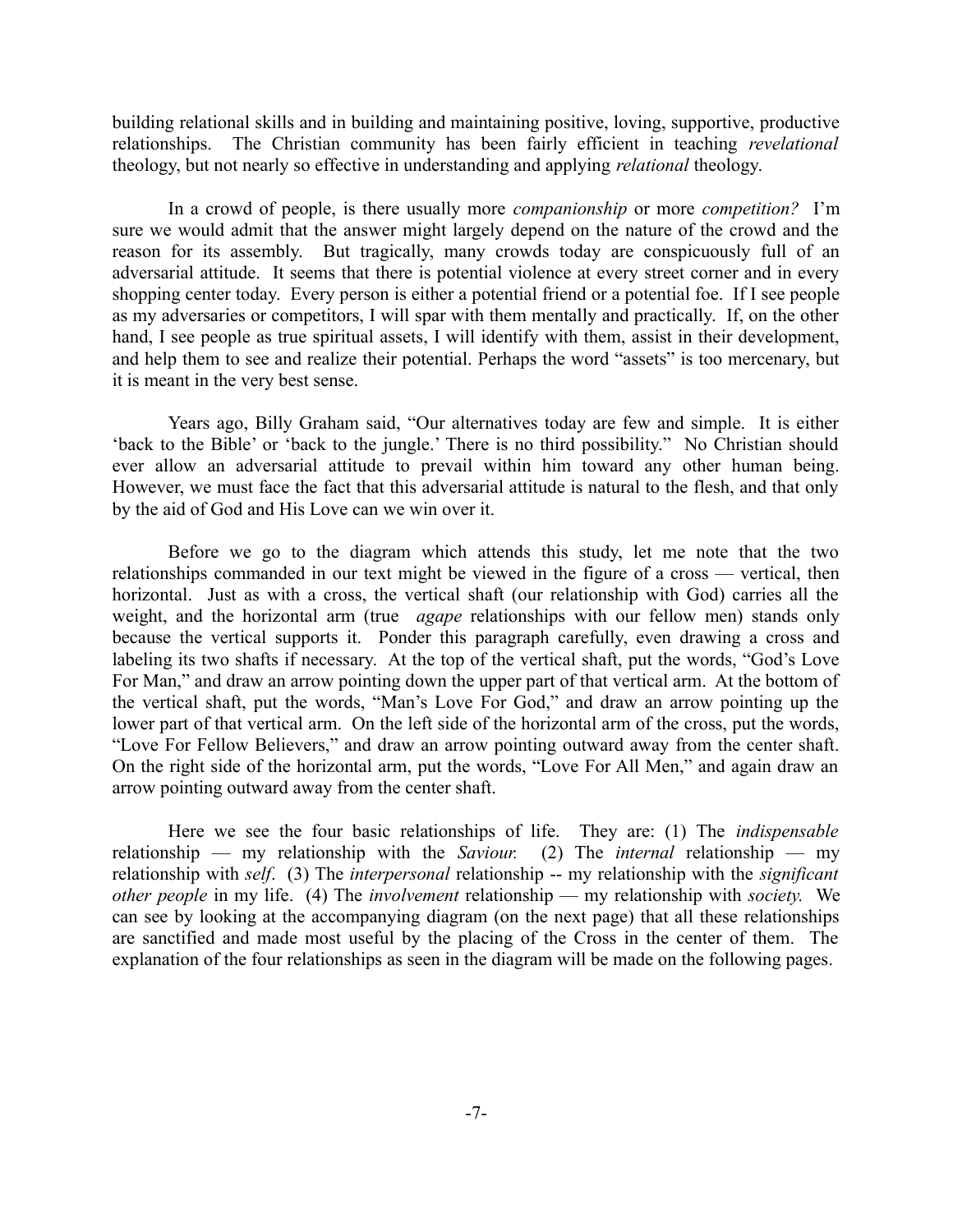

# **The Kingdom of Right Relationships**

The four basic

relationships in life for any human being are recorded inside the circle moving clockwise from the upper left. The four relationships are your relationship *to God*, your relationship to *your own self*, your relationship to *the significant other people in your life*, and your relationship *to the world* or society at large.

In the diagram, you will note that there are certain things *inside* the circle with regard to each of these relationships, and there are also certain things *outside* the circle at the point of each relationships. The diagram shows us *God's* plan, or Heaven's ideal, for each of these relationships, and then it shows us *Satan's* alternate plan, or Hell's ideal, for each of them. God's plan for each relationship is represented inside the circle, and Satan's alternate plan is represented outside the circle.

The most important relationship in the life of any human being is his *relationship with God,* which is represented in the upper left part of the circle. God's plan is defined inside the circle. First, it is God's plan that every human being live in total *trust* of Him for his entire life. This life then becomes a life of full and perfect *enjoyment*. And each one of us as dependent creatures should live a life of happy *obedience* to God, where both *our* pleasure *and His* are found. Each of these areas might be explored in limitless ways.

Outside the circle, Satan's alternate plan for man's relationship with God may be seen. Since every human being is related to God every moment of every day, either in a good way or a bad way, Satan's plan is to turn man's relationship with God totally sour. He seeks to get man to inordinately *fear* God and to suspiciously *distrust* Him. Every Christian should study this relationship in these areas carefully, because he will see examples of both God's plan in action and Satan's plan in action every day of his life. Indeed, he will know the struggles between the two plans in his own life, also.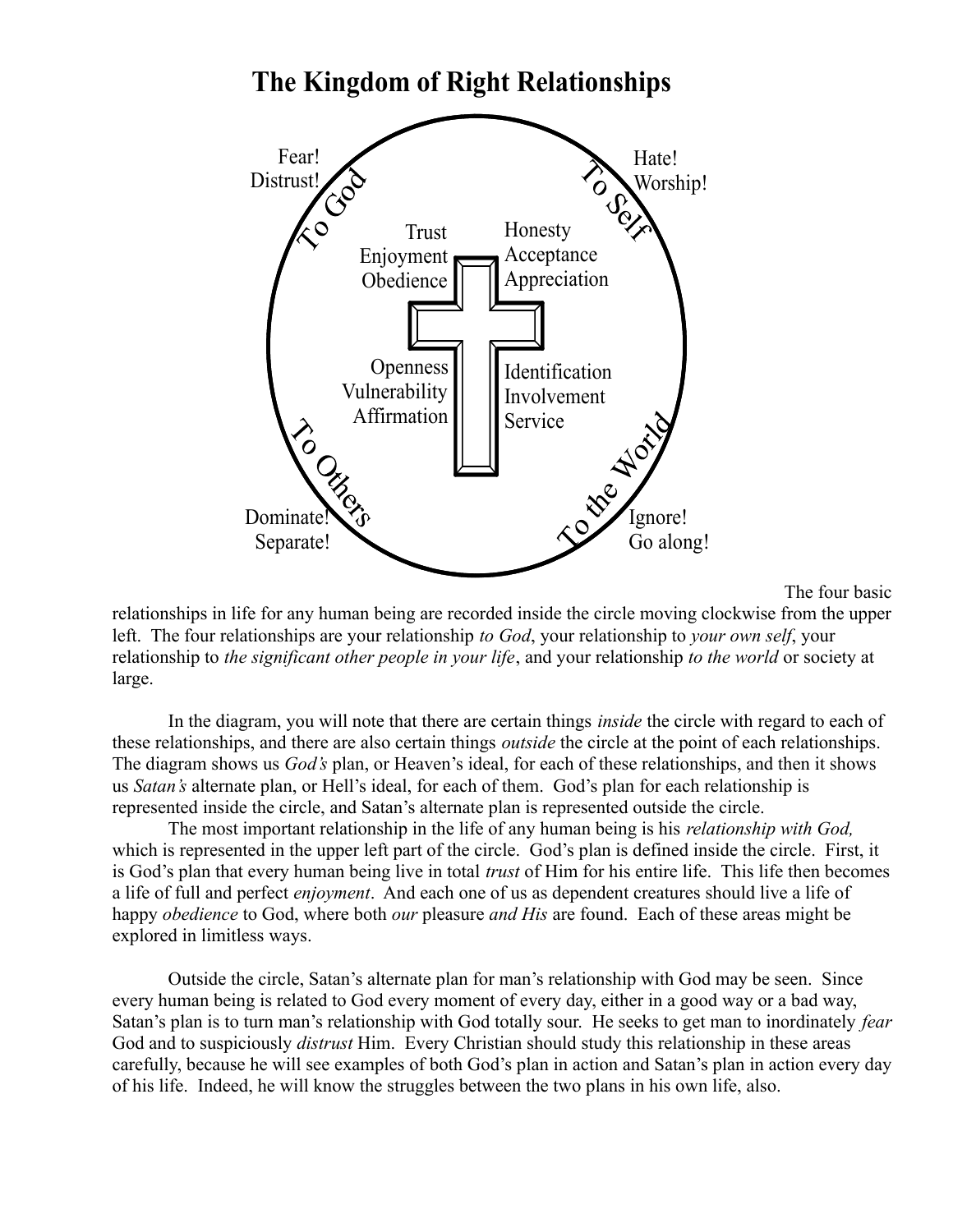The second important relationship in the life of any human being is his *relationship to himself.* God's plan for him is that he live a life of openness, transparency, and total *honesty* in all relational matters in his life. It is God's will that he *accept* himself as God made him, and even that he be honest about himself as he has distorted himself in sin and selfishness — in order that he might present all that he is, good or bad, to God for His purposes to be fulfilled in his life. God expects him to have full *appreciation* of the unique and distinctive way he is made, and that he realize that it is through his unique personhood that God wants to reveal himself to the world.

However, we must remember that there is an alternate plan of Satan for this relationship as well. And we must frankly admit that Satan is a master of distortion in our inner lives. If unchecked, he will twist our view of ourselves and our self-worth until it does not match God's intention or God's revelation. It is Satan's design, first, that we *hate* ourselves. After all, he tells us, you are worthless and wicked, and the problems will never be solved. So he tempts you to hate yourself. Or he reverses the plan and seeks to get you to *worship* yourself. This is Satan's lifestyle — that of self-aggrandizement and self-exaltation. And he longs to have you made in his image, after his likeness.

The third important relationship in the life of any human being is his *relationship to the significant other people in his life.* God's plan is that he live a life of *openness* with each of these people. It is also God's purpose that he make himself *vulnerable* to them. Vulnerability may be popularly defined as getting out on a limb — and putting the saw in someone else's hands. This does not mean that we court our own disadvantage. It does mean that we would rather allow our own disadvantage than to take selfish or sinful advantage of the others. We would rather suffer hurt from others than inflict hurt on them (see I Peter 2:21-24 for the example of Jesus). Furthermore, God desires that we honestly *affirm* one another in all possible ways. This means that we seek the best, the Christlike, in the people who are near to us, and that we vocally affirm what we find.

Again, Satan has an alternate plan for our relationships with the significant other people in our lives. If we are alert each day, we will see clear evidence within ourselves and around us in others of Satan's plan. It is Satan's plan that we seek to *dominate* all of those who are near us. He wants us to selfishly control and intimidate as many people as we can. Or he wants us to altogether *separate* ourselves from them. He is in the separation business, and if he can create malicious or suspicious divisions between us, his plan is fulfilled.

The fourth important relationship in the life of every human being is his *relationship to the world*. God's plan for each of us is that we *identify* with the people of society for the sake of representing and serving Christ. Jesus prayed that we would be "in the world but not of it." This means that we are to be totally *involved* in the world, but only for redemptive purposes. We are not to draw our beliefs or attitudes from the world, but we are to become active in it to reach people for Christ's sake. We are to live in the world as Jesus did, as the *servant* of both God and man.

Here also, Satan offers an alternate plan. It is Satan's desire that we *ignore* the world with its massive needs, and be indifferent to it. He offers enough selfish concerns to us to keep us preoccupied with ourselves and our interests so that the needs of the world will go unnoticed and unmet. Or Satan entices us to *go along* with the moral drift and godlessness of a sinful society.

Each believer should do his own lengthy meditating on these four relationships and the two plans for them. He will easily see both God's strategy and Satan's substitute plan in each area. And he must keep himself in the light of God's truth so that he can be a credit to Christ in the Kingdom of Right Relationships.

If God is properly and accurately understood, it should not be at all difficult to trust, obey, and enjoy Him. However, we may need to give disciplined care to the other three relationships. It is very